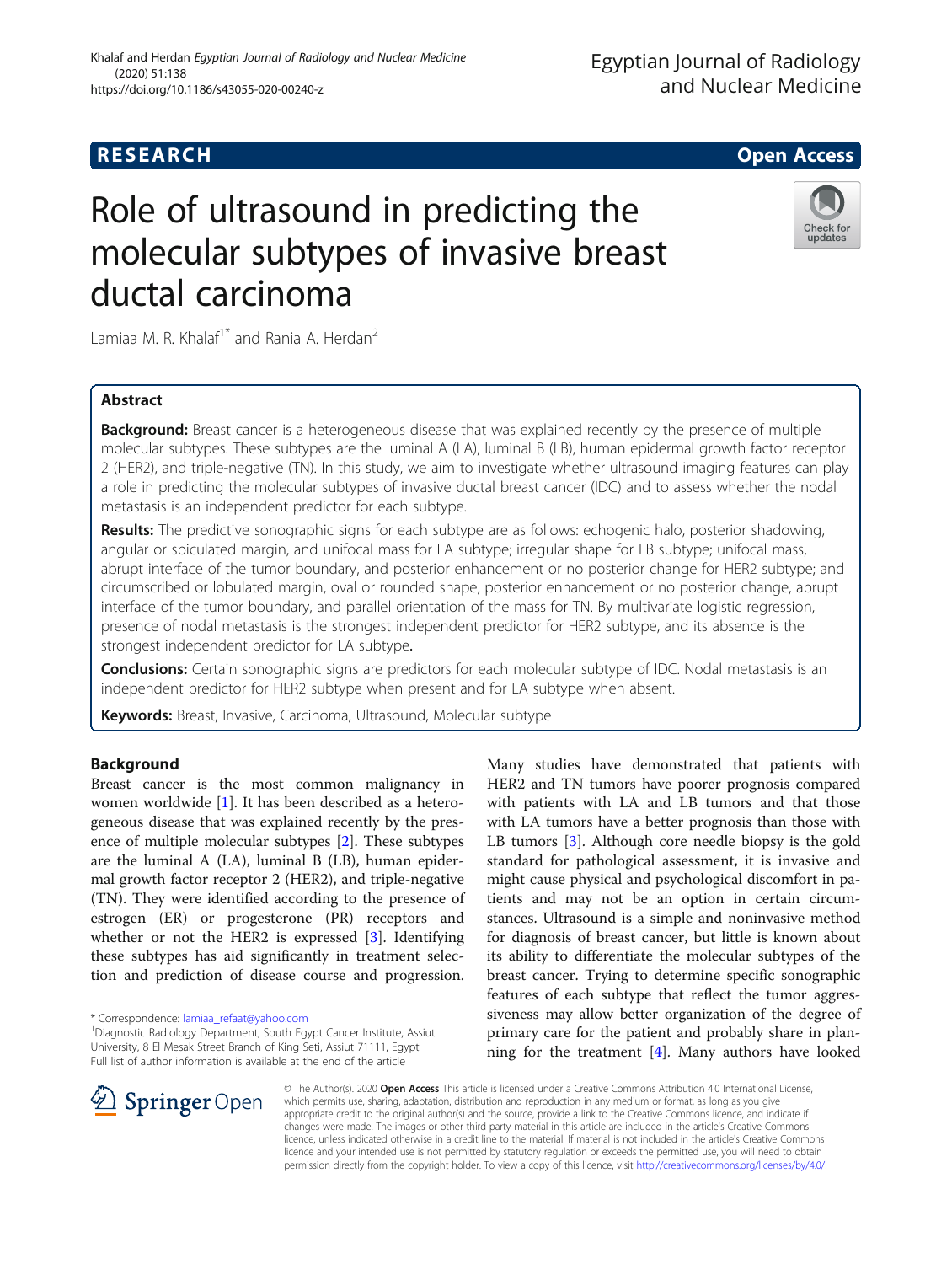into the mammographic and sonographic features of triple-negative breast cancer because it is the most aggressive subtype [[5\]](#page-7-0), and a few studies have focused on ultrasound features of the other subtypes [\[6](#page-7-0), [7\]](#page-7-0) and the relation of the distribution of these subtypes to the lymph node affection [[8\]](#page-7-0).

As immunohistochemistry is not available in all institutes, trial to find specific sonographic criteria for each molecular subtype could propose a diagnostic algorithm for each subtype. The purpose of our study is to investigate whether ultrasound can play a valuable role in predicting the molecular subtypes of invasive ductal breast cancer. We also evaluate the possibility of using nodal involvement as an independent predictor of each subtype.

### Methods

#### Patient's selections

This study was approved by our institutional review board, and informed consent was obtained from all patients. This study was carried out from December 2016 to June 2017. Throughout this period, we retrospectively reviewed the pathological database of our institution and identified 160 patients with invasive ductal carcinoma who has complete ultrasound, histopathological, and immunohistochemistry reports.

#### Ultrasound analysis

The breast ultrasound was performed using 7–14 MHZ linear array transducer by a trained sonographer with more than 10 years' experience. The reviewed ultrasound (US) findings were according to the American College of Radiology Breast Imaging Reporting and Data System (ACR BIRADS) lexicon [[9\]](#page-7-0). The following ultrasound features were analyzed: tumor shapes (rounded or oval versus irregular), the tumor margins (circumscribed or lobulated versus angular or spiculated), the posterior acoustic features (posterior enhancement or no posterior change versus posterior shadowing), lesions boundary (abrupt termination versus echogenic halo), echo pattern (hypoechoic or heterogeneous versus isoechoic), and orientation (parallel to the skin versus non parallel). Nodal metastasis was diagnosed as malignant when we found the following features: rounded shape, hypoechoic texture, eccentric or loss of hilum, and non hilar blood flow.

#### Histological analysis and immunohistochemistry

The pathological reports of the surgical specimens were reviewed. Histological grade was classified as 1, 2, or 3 according to the Elston and Ellis grading system [\[10](#page-7-0)]. In our study, grades 1 and 2 were considered low grade, whereas grade 3 was considered high grade. The hormone receptor (HR) status, ER, PR, HER2, and Ki-67 were determined through surgical specimen. ER and PR statuses were defined as positive when more than 1% of the tumor cells showed positive nuclear staining for either ER or PR, respectively. HER2 status was graded as 0, 1+, 2+, and 3+. It was considered negative when the grade was 0 or 1+, positive when it was 3+, or borderline when it was 2+. Fluorescence in situ hybridization  $(FISH)$  was performed on all HER2 $(2+)$  tumors to make a final determination on status. In our study, the Ki-67 index was scored as high when 14% or more of the tumor cells were immunohistostained and low when less than 14% of the tumor cells were immunohistostained in accordance with the St. Gallen International Expert Consensus guidelines. Molecular subtypes were categorized according to the St. Gallen Consensus 2011 [[11](#page-7-0)] (Table 1).

#### Statistical analysis

All analyses were performed with the use of statistical software (SPSS version 19). The clinico-pathologic data and sonographic features were tabulated for all patients. We correlated the clinico-pathologic data and ultrasound features of the breast mass with the molecular subtypes using chi square test. We considered the TN patients as the reference group. Any sonographic feature with a significant statistical difference was analyzed using univariate and multivariate logistic regression analyses to identify the significant predictive sonographic signs (SS) and the independent predictors of each molecular subtype. The odds ratio (OR) and 95% confidence interval (CI) were calculated for each significant factor. The statistical difference was considered significant when the  $P$  value was  $< 0.05$ .

## **Results**

The mean age of our enrolled 160 patients was 52 ± 12.73 years (range, 23–86 years). The mean tumor size was  $3.1 \pm 1.61$  cm (ranges, 1–9 cm). LA was the most common subtype which represented 51.2% of our patients ( $n = 82$ ) (Table [2\)](#page-2-0). LA and LB subtypes represented most of the low grade tumors (69% LA and 20% LB), while most of the high grade tumors were TN (44%) and HER2 (36%) subtypes.

|          |  | Table 1 Simplified St. Gallen categories of the molecular |  |  |
|----------|--|-----------------------------------------------------------|--|--|
| subtypes |  |                                                           |  |  |

| LA subtype         | ER and/or PR positive, HER2 negative,<br>and Ki-67 index $<$ 14% |
|--------------------|------------------------------------------------------------------|
| LB (HER2-) subtype | ER and/or PR positive, HER2 negative,<br>and Ki-67 $> 14%$       |
| LB (HER2+) subtype | ER and/or PR positive and HER-2<br>positive and Ki-67 $> 14\%$   |
| HER2 subtype       | ER, PR negative, and HER 2 positive                              |
| TN subtype         | ER, PR, and HER 2 negative                                       |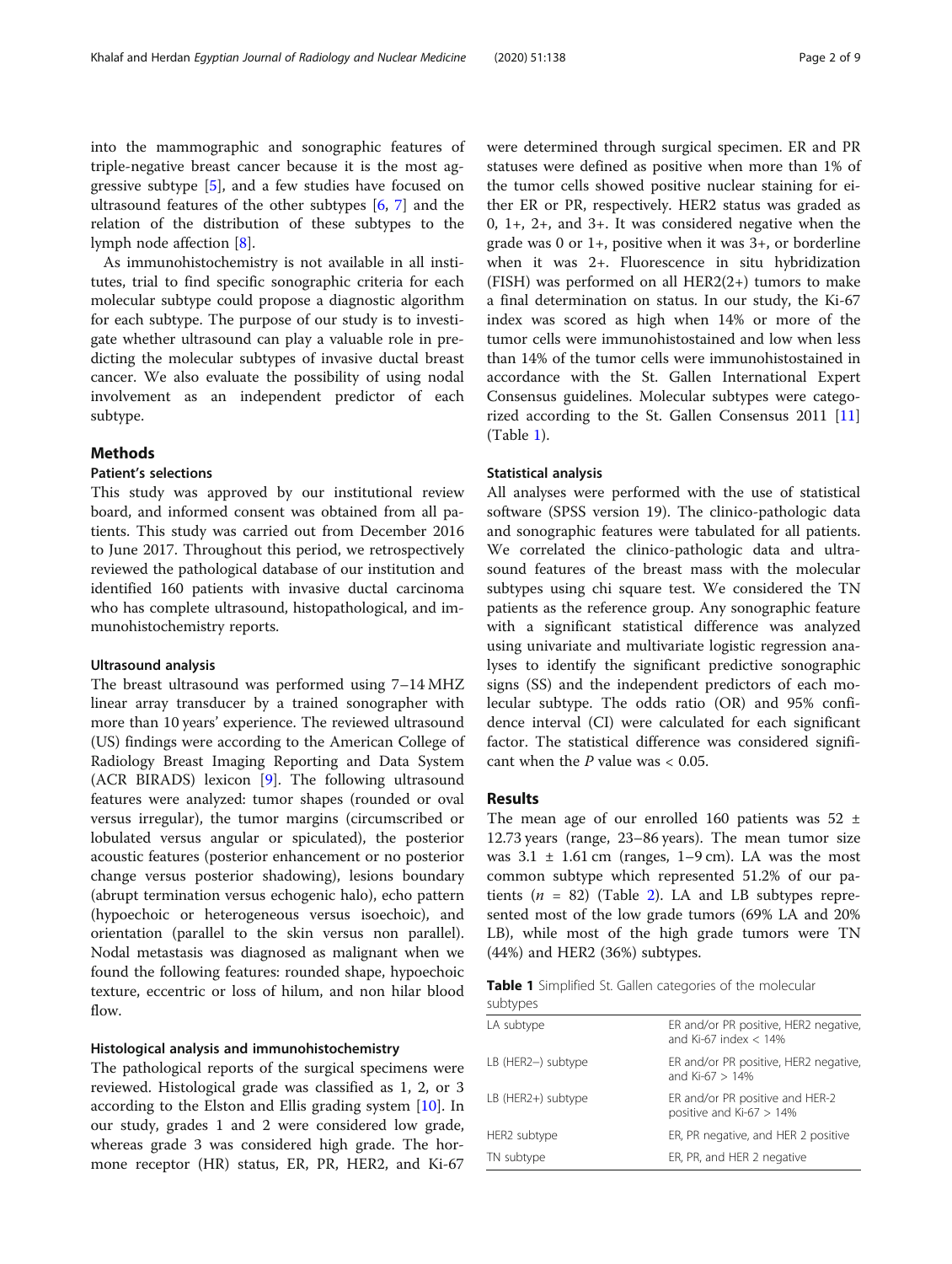riate logistic regression analysis (Table  $4$ ), the sonographic signs of the LA subtype were halo (OR = 7.46), posterior shadowing (OR = the flat or spiculated margin (OR = 4.65), absence netastasis (OR = 4.10), and presence of unifocal mass (OR =  $4.03$ ). The predictive SS of LB subtype were nodal metastasis ( $OR = 9.54$ ) and irregularity of the tumor shape ( $OR = 3.65$ ). The predictive SS of HER2 were nodal metastasis ( $OR = 5.43$ ), presence of unifocal mass ( $OR = 5.35$ ), abrupt interface of the tumor boundary (OR = 5.09), posterior enhancement or no posterior change (OR = 5.03), and presence of calcification (OR = 3.06). The predictive SS of TN were circumscribed or lobulated margin ( $OR = 23.73$ ), oval or rounded shape of the tumor ( $OR = 18.92$ ), posterior enhancement or no posterior change ( $OR = 11.65$ ), abrupt interface of the tumor boundary (OR = 8.95), parallel orientation of the mass ( $OR = 3.56$ ), and absence of nodal metasta $sis$  (OR = 3.14).

Table 2 Clinico-pathologic data and sonographic features of female patients with invasive ductal carcinoma (Continued)

Luminal A 62 51.2 Luminal B 26 26 16.3

Human epidermal growth factor receptor 2

| Mean $\pm$ SD         | $3.10 \pm 1.61$ |      | 16.3<br>Triple negative<br>26                                                                                     |
|-----------------------|-----------------|------|-------------------------------------------------------------------------------------------------------------------|
| Range                 | $1.0 - 9.0$     |      | SD standard deviation                                                                                             |
| Echogenicity          |                 |      |                                                                                                                   |
| Isoechoic             | 30              | 18.8 | From Table 3, there was no statistical significant dif-                                                           |
|                       |                 |      | ference among the four molecular subtypes regarding                                                               |
| Heterogeneous         | 20              | 12.5 | the patient age, tumor size, or the tumor echogenicity.                                                           |
| Hypoechoic            | 110             | 68.8 | Angular or spiculated margin, echogenic halo, and pos-                                                            |
| Shape                 |                 |      | terior shadowing occurred more frequently in LA sub-                                                              |
| Oval                  | 22              | 13.8 | type than in LB subtype (74.4%, 61.5%/76.8%, 53.8% and                                                            |
| Rounded               | 54              | 33.8 | 63.4%, 38.5%, respectively). Non parallel orientation was                                                         |
| Irregular             | 84              | 52.5 | more likely to be seen in LB subtype than in LA subtype                                                           |
| Margin                |                 |      | (92.3% and 85.4%, respectively) (Figs. 1 and 2). Irregular                                                        |
| Angular               | 14              | 8.8  | shape was seen more frequently in LB followed by HER2                                                             |
| Spiculated            | 77              | 48.1 | (76.8% and 61.5%, respectively). Nodal metastasis was                                                             |
|                       |                 |      | highly characteristic for both LB and HER2 subtypes                                                               |
| Circumscribed         | 18              | 11.3 | $(84.6\%$ and 76%, respectively) (Figs. 1 and 3), while it                                                        |
| Lobulated             | 51              | 31.9 | was rarely associated with LA (28%) and TN (23.1 %)                                                               |
| Orientation           |                 |      | subtypes (Figs. 2 and 4). Circumscribed or lobulated                                                              |
| Parallel              | 30              | 18.8 | margin, posterior enhancement or no posterior changes,<br>and abrupt interface of the tumor boundary from the     |
| Non parallel          | 130             | 81.3 | surrounding breast parenchyma were highly characteris-                                                            |
| Boundary              |                 |      | tic for TN and HER2 (92.3%, 84.6%/92.3%, 53.8% and                                                                |
| Abrupt interface      | 73              | 45.6 | 84.6%, 76.9%, respectively). Calcification more com-                                                              |
| Echogenic halo        | 87              | 54.4 | monly appeared in HER2 subtype (61.5%). It was note-                                                              |
| Calcification         |                 |      | worthy that TN subtype was more likely to have oval or                                                            |
| Present               | 62              | 38.8 | rounded shape (92.3%) and parallel orientation (38.5%)                                                            |
|                       |                 |      | than the LB, HER2, and LA subtypes.                                                                               |
| Absent                | 98              | 61.3 | By univariate logistic regression analysis (Table 4), the                                                         |
| Posterior feature     |                 |      | predictive sonographic signs of the LA subtype were                                                               |
| Posterior shadowing   | 68              | 42.5 | echogenic halo (OR = 7.46), posterior shadowing (OR =                                                             |
| Posterior enhancement | 46              | 28.7 | 6.72), angular or spiculated margin (OR = 4.65), absence                                                          |
| No posterior change   | 46              | 28.7 | of nodal metastasis ( $OR = 4.10$ ), and presence of unifo-<br>$(OP = 4.99)$ $TH = 11$ and $G = 11$ and $T = 1$ . |
|                       |                 |      |                                                                                                                   |

<span id="page-2-0"></span>

| <b>Table 2</b> Clinico-pathologic data and sonographic features of |  |
|--------------------------------------------------------------------|--|
| female patients with invasive ductal carcinoma                     |  |

 $Mean + SD$  52.69  $+ 12.73$ Range 23.0–86.0

Age (years)

Lymph node status

Multiplicity

Grade of IDC

**Type** 

Nodal metastasis 71 71 44.4 No nodal metastasis 89 89 55.6

Unifocal 122 76.3 Multicentric or multifocal 38 23.8

Grade I 15 9.4 Grade II 95 59.4 Grade III 50 31.3

Size of lesion (cm) Mean Range

No.  $(n = 160)$  Percentage %

No.  $(n = 160)$  Percentage %

26 16.3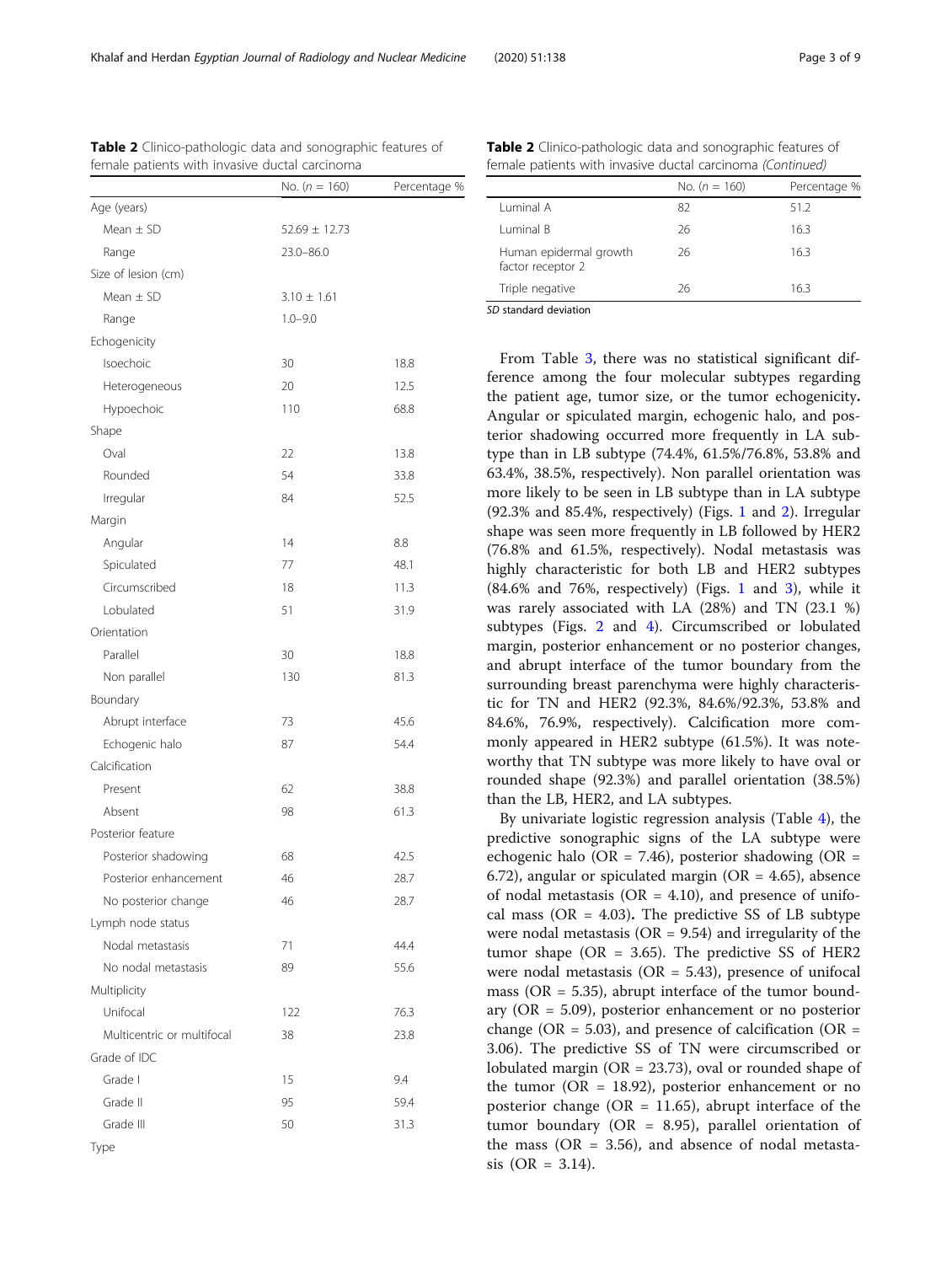|                                                 | TN $(n = 26)$   |                  | Luminal A $(n = 82)$ |         | Luminal B ( $n = 26$ ) |      | HER2 ( $n = 26$ ) |                   | $\overline{P}$     | $\overline{P}$     | P                  |
|-------------------------------------------------|-----------------|------------------|----------------------|---------|------------------------|------|-------------------|-------------------|--------------------|--------------------|--------------------|
|                                                 | No.             | $\%$             | No.                  | %       | No.                    | %    | No.               | %                 | value <sup>1</sup> | value <sup>2</sup> | value <sup>3</sup> |
| Age (years)                                     |                 |                  |                      |         |                        |      |                   |                   |                    |                    |                    |
| Mean $\pm$ SD                                   |                 | $53.39 \pm 9.58$ | $53.49 \pm 13.35$    |         | $52.31 \pm 11.34$      |      |                   | $49.85 \pm 14.86$ | 0.778              | 0.713              | 0.114              |
| Range                                           | $36.0 - 70.0$   |                  | $23.0 - 75.0$        |         | 34.0-70.0              |      | $28.0 - 86.0$     |                   |                    |                    |                    |
| Size of lesion (cm)                             |                 |                  |                      |         |                        |      |                   |                   |                    |                    |                    |
| Mean $\pm$ SD                                   | $2.95 \pm 1.68$ |                  | $3.18 \pm 1.83$      |         | $3.08 \pm 1.51$        |      | $3.02 \pm 0.73$   |                   | 0.733              | 0.970              | 0.182              |
| Range                                           | $1.0 - 8.0$     |                  | $1.3 - 9.0$          |         | $1.5 - 6.0$            |      | $1.8 - 4.0$       |                   |                    |                    |                    |
| Echogenicity                                    |                 |                  |                      |         |                        |      |                   |                   |                    |                    |                    |
| Isoechoic                                       | 6               | 23.1             | 14                   | 17.1    | 4                      | 15.4 | 6                 | 23.1              | 0.564              | 0.482              | 1.000              |
| Hypoechoic/heterogeneous                        | 20              | 76.9             | 68                   | 82.9    | 22                     | 84.6 | 20                | 76.9              |                    |                    |                    |
| Shape                                           |                 |                  |                      |         |                        |      |                   |                   |                    |                    |                    |
| Oval or rounded                                 | 24              | 92.3             | 36                   | 43.9    | 6                      | 23.1 | 10                | 38.5              | $0.000*$           | $0.000*$           | $0.000*$           |
| Irregular                                       | $\overline{2}$  | 7.7              | 46                   | 56.1    | 20                     | 76.9 | 16                | 61.5              |                    |                    |                    |
| Margin                                          |                 |                  |                      |         |                        |      |                   |                   |                    |                    |                    |
| Angular or spiculated                           | $\overline{2}$  | 7.7              | 61                   | 74.4    | 16                     | 61.5 | 12                | 46.2              | $0.000*$           | $0.000*$           | $0.002*$           |
| Circumscribed or lobulated                      | 24              | 92.3             | 21                   | 25.6    | 10                     | 38.5 | 14                | 53.8              |                    |                    |                    |
| Calcification                                   |                 |                  |                      |         |                        |      |                   |                   |                    |                    |                    |
| Present                                         | 6               | 23.1             | 28                   | 34.1    | 12                     | 46.2 | 16                | 61.5              | 0.290              | 0.080              | $0.005*$           |
| Absent                                          | 20              | 76.9             | 54                   | 65.9    | 14                     | 53.8 | 10                | 38.5              |                    |                    |                    |
| Orientation                                     |                 |                  |                      |         |                        |      |                   |                   |                    |                    |                    |
| Parallel                                        | 10              | 38.5             | 12                   | 14.6    | $\overline{2}$         | 7.7  | 6                 | 23.1              | $0.009*$           | $0.008*$           | 0.229              |
| Non parallel                                    | 16              | 61.5             | 70                   | 85.4    | 24                     | 92.3 | 20                | 76.9              |                    |                    |                    |
| Boundary                                        |                 |                  |                      |         |                        |      |                   |                   |                    |                    |                    |
| Abrupt interface                                | 22              | 84.6             | 19                   | 23.2    | 12                     | 46.2 | 20                | 76.9              | $0.000*$           | $0.004*$           | 0.482              |
| Echogenic halo                                  | 4               | 15.4             | 63                   | 76.8    | 14                     | 53.8 | 6                 | 23.1              |                    |                    |                    |
| Posterior feature                               |                 |                  |                      |         |                        |      |                   |                   |                    |                    |                    |
| Posterior shadowing                             | $\overline{2}$  | 7.7              | 52                   | 63.4    | 10                     | 38.5 | $\overline{4}$    | 15.4              |                    |                    |                    |
| Posterior enhancement or<br>no posterior change | 24              | 92.3             | 30                   | 36.6    | 16                     | 61.5 | 22                | 84.6              | $0.000*$           | $0.008*$           | 0.084              |
| LN status                                       |                 |                  |                      |         |                        |      |                   |                   |                    |                    |                    |
| Nodal metastasis                                | 6               | 23.1             | 23                   | 28.0    | 22                     | 84.6 | 20                | 76.9              | 0.618              | $0.000*$           | $0.000*$           |
| No nodal metastasis                             | 20              | 76.9             | 59                   | 72.0    | $\overline{4}$         | 15.4 | 6                 | 23.1              |                    |                    |                    |
| Multiplicity                                    |                 |                  |                      |         |                        |      |                   |                   |                    |                    |                    |
| Unifocal                                        | 22              | 84.6             | 72                   | 87.8    | 16                     | 61.5 | 12                | 46.2              | 0.739              | 0.061              | $0.004*$           |
| Multifocal or multicentric                      | $\overline{4}$  | 15.4             | $10$                 | 12.2    | $10$                   | 38.5 | 14                | 53.8              |                    |                    |                    |
| Grade of IDC                                    |                 |                  |                      |         |                        |      |                   |                   |                    |                    |                    |
| Low grade                                       | $\overline{4}$  | 15.4             | 76                   | 92.7    | 22                     | 84.6 | 8                 | 30.8              | $0.000*$           | $0.000*$           | 0.188              |
| High grade                                      | 22              | 84.6             | 6                    | $7.3\,$ | $\overline{4}$         | 15.4 | $18\,$            | 69.2              |                    |                    |                    |

<span id="page-3-0"></span>Table 3 Distribution of demographic, radiologic, and pathologic findings according to molecular classification

\*Result with statistically significant difference  $P < 0.05$ 

 ${}^{1}P$  value calculated the difference between TN and luminal A

 $P^2P$  value calculated the difference between TN and luminal B

 $3$ P value calculated the difference between TN and HER2

Using multivariate logistic regression (Table [4](#page-6-0)), we found that absence of nodal metastasis was the strongest independent predictor for LA subtype (OR = 5.40), but it is among the important predictors for the TN subtype

(OR = 2.09). The presence of nodal metastasis was the strongest independent predictor for HER2 subtype (OR = 4.17), but it is among the important predictors for LB subtype ( $OR = 2.54$ ).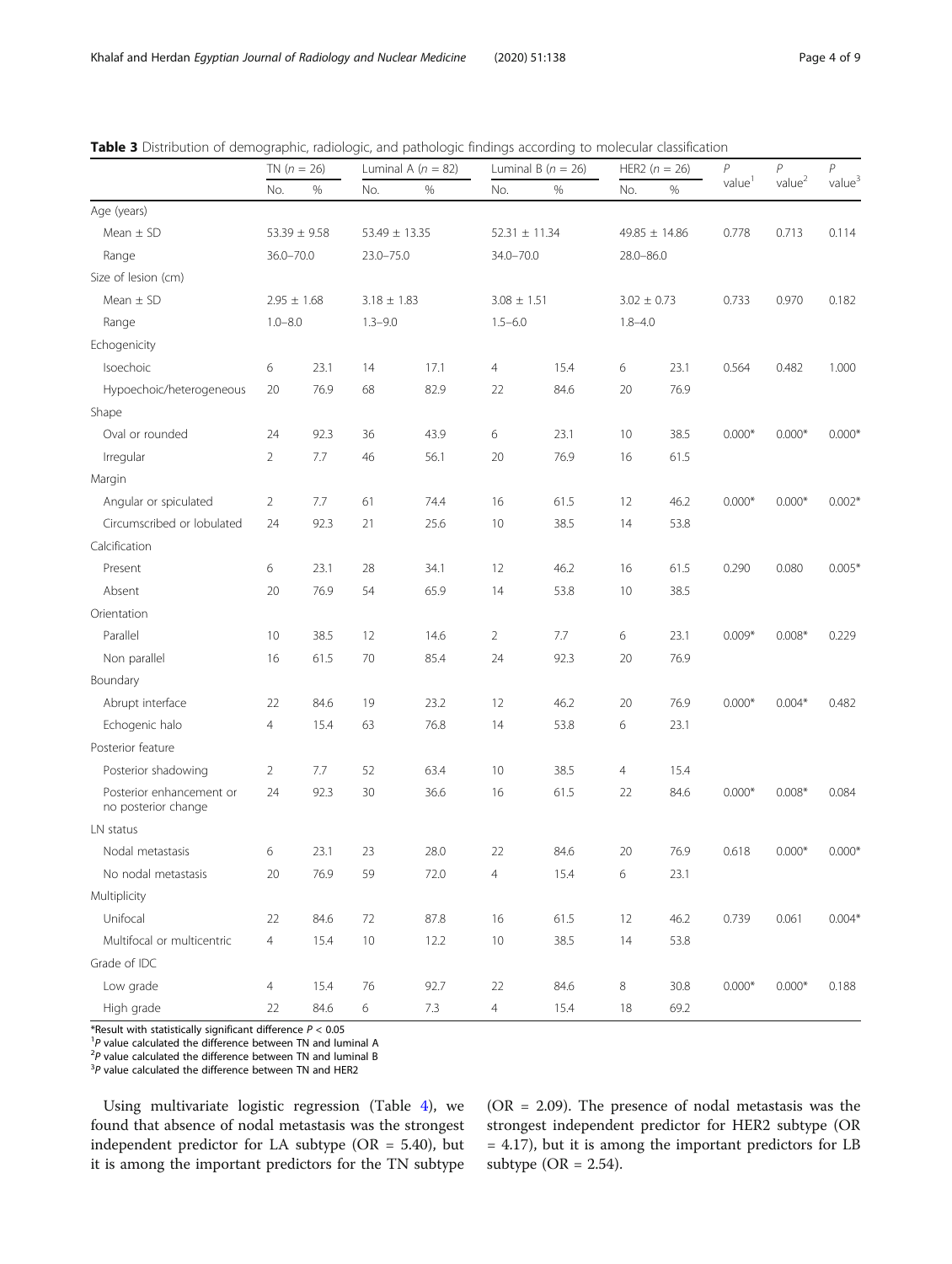<span id="page-4-0"></span>Fig. 1 a Ultrasound of the right breast and b right axilla in 40 years old women shows a a unifocal mass with irregular shape, spiculated margin, echogenic halo with non-parallel orientation, and posterior shadowing; it measures  $15 \times 9$  mm. **b** Multiple malignant featuring right axillary lymph nodes. The mass proved pathologically to be low grade invasive ductal carcinoma with malignant infiltration of the LN and luminal B subtype

#### **Discussion**

The development of molecular biology of the breast cancer allowed the management to be personalized according to the molecular subtype. So identification of the breast cancer subtypes by ultrasonographic features could be of pivotal interest to the radiologist as it has a direct effect on the decision of the clinicians. As the axillary lymph node metastasis remains the most important prognostic factor in breast cancer and it has a considerable impact on the outcome of the patient and on the course of the disease, detection of the relationship of nodal metastasis to the molecular subtypes of the breast cancer is of great value [\[12\]](#page-7-0).

Our data demonstrated that the main predictive SS of the LA subtype are spiculated or angular margin, postacoustic shadowing, echogenic halo, absence of nodal metastasis, and unifocal mass. Similar data were described by Zhang et al. [\[13](#page-7-0)]. Two other studies done by Kim et al. and Ko et al.  $[14, 15]$  $[14, 15]$  $[14, 15]$  $[14, 15]$  proved that echogenic

halo and post-acoustic shadowing are more commonly seen in ER-positive/PR-negative/HER2-negative breast cancers that represent the LA subtype in our study. Similar to our results, Wiechmann et al. [\[16](#page-8-0)] reported that the LA subtype is less likely to be associated with multicentric or multifocal breast cancer and nodal metastasis than HER2 and LB subtypes, so when a breast mass encounters these sonographic features, the radiologist would be reminded that it has a minor chance to be LA subtype.

Jiang et al. [[17\]](#page-8-0) demonstrated that the absence of echogenic halo was a characteristic sign of the LB subtype using 2D ultrasound, and Yang et al. [[18\]](#page-8-0) reported that the absence of retraction phenomena and presence of calcification are predictive factor of LB subtype using 3D ultrasound; both results are inconsistent with our results that found the predictive SS of the LB subtype are the presence of nodal metastasis ( $OR = 9.54$ ) and irregular tumor shape ( $OR = 3.65$ ). Such discrepancy may be

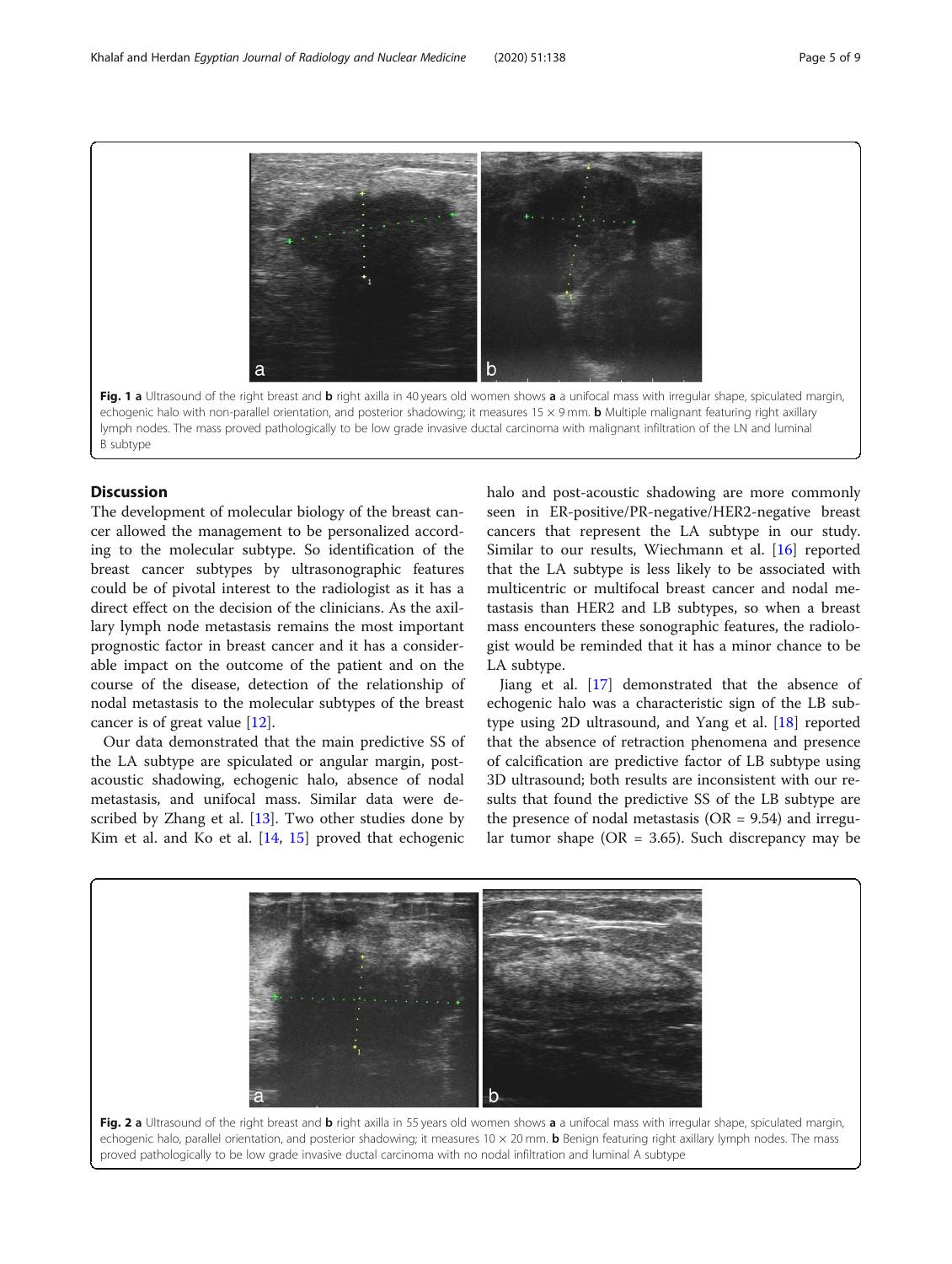<span id="page-5-0"></span>It axillary <u>In</u> Fig. 3 a Ultrasound of the left breast and b left axilla in 50 years old women shows a breast mass with irregular shape, lobulated margin, calcification, and abrupt interface of the tumor boundary with no posterior change. **b** Multiple malignant featuring left axillary lymph nodes. The masses proved to be high grade invasive ductal carcinoma with ductal carcinoma in situ component and malignant infiltration of the lymph nodes and HER2 subtype pathologically

due to difference in the sample size of LB subtype between their study and ours. Similar to our results, Goldhirsch et al. [\[19](#page-8-0)] demonstrated that patients with LB subtype are more likely to associate with nodal metastasis.

As noted in our study that LA subtype followed by LB subtype shows the highest rate of low grade tumors (69% and 20%, respectively) and sonographically tend to have angular or spiculated margin, echogenic halo, and posterior shadowing. This was also described by Irshad et al. [[20](#page-8-0)]. The mechanism of their formation could be attributed to the great desmoplastic reaction which strongly related to the low grade tumor [\[21](#page-8-0)]. As the absence of nodal metastasis is the strongest independent predictor of LA subtype  $(OR = 5.4)$  Thus, LN status could help to differentiate between these two subtypes that share certain SS as described, so its absence predicts

with confidence the LA subtype, while its presence excludes LA subtype and increases the possibility of LB subtype.

In a study done by Seo et al. [[22\]](#page-8-0) found that the TN subtype is more likely than the other subtypes to have microlobulated margins, regular shape, and posterior acoustic enhancement and is less likely to have echogenic halo, spiculated margin, and calcifications. Similarly, in our study, the predictive SS of the TN subtype are the circumscribed or lobulated margin, oval or round shape, posterior enhancement or no posterior change, abrupt interface of the tumor boundary, and parallel orientation. Also, the absence of nodal metastases is a predictive SS of TN subtype that agrees with the study done by Yang et al. [\[23](#page-8-0)] who reported that the basal subtype (ER- and PRand HER-2-) which represent the TN subtype in our

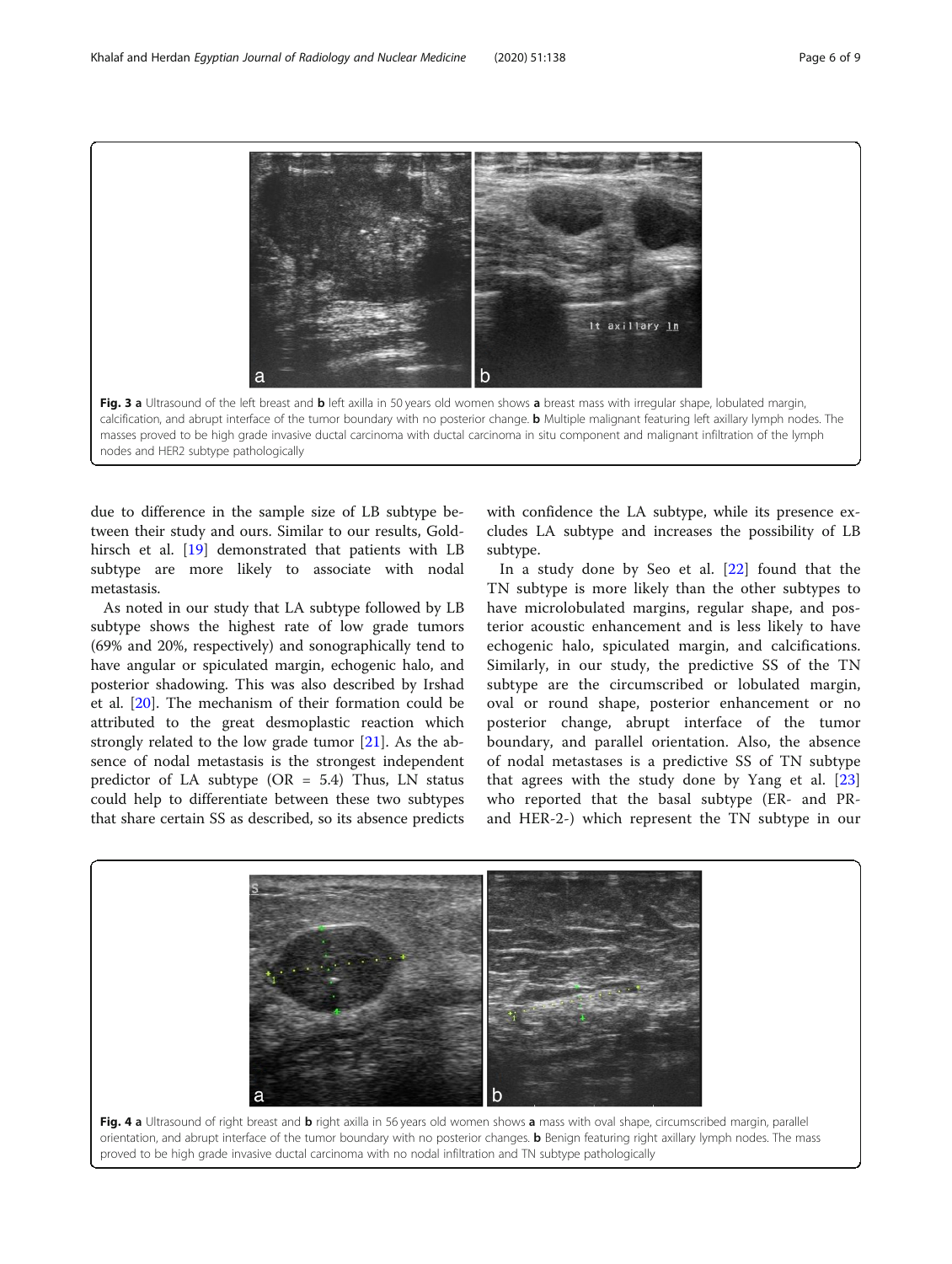Predictive SS sonographic signs

\*Result with statistically significant difference  $P < 0.05$ 

study is less likely to show nodal involvement than the other subtypes.

The predictive SS of the HER2 subtype in our study are posterior acoustic enhancement or no posterior change, nodal metastases, calcification, unifocal mass, and abrupt interface of the mass boundary. Similar to our results, calcifications and post-acoustic enhancement were shown to be characteristics of the HER2 subtype by Yang et al. [[23\]](#page-8-0). The HER2 subtype was also found to have more calcifications (80%) than the TN subtype (28%) and luminal (A or B) subtypes (41%) by mammography in the study done by Ko et al. [\[15](#page-8-0)]; this might be explained by the probability that HER2 breast cancers are more often accompanied by ductal carcinoma in situ. In agreement with our result, Yang et al. [[23\]](#page-8-0) observed higher frequency of nodal metastases in the HER2 followed by LB subtype (mostly HER2 positive) than in TN and LA subtype. Wiechmann et al. [\[16](#page-8-0)] found a higher frequency of multicentric or multifocal disease in HER2 subtype than other subtypes. On the contrary, our results showed that unifocal mass is one of the predictors SS of HER2 subtype. This could be explained by the big difference between the number of the patients of HER2 subtype in both studies ( $n = 16$  in our study and  $n = 368$  in Wiechman's study).

This study demonstrated that most of the high grades were TN subtype followed by HER2 subtype (44% and 36%, respectively) and sonographically tend to have circumscribed or lobulated margin, posterior enhancement or no posterior change, and abrupt interface of the tumor boundary. This was also described by Kim et al. [[24\]](#page-8-0). The mechanism of their formation attributed to the high mitotic rates and increased cellularity with less stromal and desmoplastic reaction.

Among the previous, predictive SS of HER2 subtype nodal metastasis are the strongest independent predictor of HER2 subtype ( $OR = 4.17$ ). As TN and HER2 subtypes share certain SS, thus presence of nodal metastasis strongly predicts the HER2 subtype, and its absence excludes HER2 and predicts with great confidence the TN subtype.

There are some limitations of this study; small sample size in LB subtype may have limited the statistical significance of the data obtained. Using a combination of imaging modalities, including mammography, Doppler, and ultrasonographic elastography, may improve the diagnostic accuracy. There is no correlation between the

| Subtype           | Univariate logistic regression analysis         |                         | Multivariate logistic regression analysis |                                                 |                     |            |  |
|-------------------|-------------------------------------------------|-------------------------|-------------------------------------------|-------------------------------------------------|---------------------|------------|--|
|                   | Predictive SS                                   | OR (95% C.I.)           | $P$ value                                 | Independent predictors                          | OR (95% C.I.)       | $P$ value  |  |
| Luminal A subtype | Echogenic halo                                  | 7.46 (3.69-15.07)       | $< 0.001*$                                | Echogenic halo                                  | $3.56(1.46 - 8.69)$ | $0.005*$   |  |
|                   | Posterior shadowing                             | $6.72$ $(3.30 - 13.66)$ | $< 0.001*$                                | Posterior shadowing                             | 4.60 (1.78-11.89)   | $0.002*$   |  |
|                   | Angular or spiculated margin                    | $4.65(2.37-9.12)$       | $< 0.001*$                                | Angular or spiculated<br>margin                 | $1.65(0.66 - 4.16)$ | 0.287      |  |
|                   | No nodal metastasis                             | $4.10(2.11 - 7.97)$     | $< 0.001*$                                | No nodal metastasis                             | 5.40 (2.24-14.02)   | $< 0.001*$ |  |
|                   | Unifocal mass                                   | 4.03 (1.80-9.04)        | $< 0.001*$                                | Unifocal mass                                   | $2.36(0.91 - 6.08)$ | 0.076      |  |
| Luminal B subtype | Nodal metastasis                                | $9.54(3.11 - 29.30)$    | $< 0.001*$                                | Nodal metastasis                                | $2.54(0.91 - 7.09)$ | 0.075      |  |
|                   | Irregular shape                                 | $3.65(1.38 - 9.65)$     | $0.006*$                                  | Irregular shape                                 | 8.04 (2.58-25.07)   | $< 0.001*$ |  |
| HER2 subtype      | Nodal metastasis                                | 5.43 (2.04-14.41)       | $< 0.001*$                                | Nodal metastasis                                | 4.17 (1.42-12.29)   | $0.010*$   |  |
|                   | Unifocal mass                                   | 5.35 (2.20-13.00)       | $< 0.001*$                                | Unifocal mass                                   | $2.90(1.04 - 8.14)$ | $0.043*$   |  |
|                   | Abrupt interface                                | 5.09 (1.92-13.52)       | $< 0.001*$                                | Abrupt interface                                | $2.73(0.87 - 8.53)$ | 0.084      |  |
|                   | Posterior enhancement or<br>no posterior change | 5.03 (1.64-15.38)       | $0.002*$                                  | Posterior enhancement or<br>no posterior change | 3.45 (0.95-12.55)   | 0.060      |  |
|                   | Calcification                                   | 3.06 (1.29-7.28)        | $0.009*$                                  | Calcification                                   | $2.76(1.02 - 7.46)$ | $0.045*$   |  |
| TN subtype        | Circumscribed or<br>lobulated margin            | 23.73 (5.37-104.93)     | $< 0.001*$                                | Circumscribed or lobulated<br>margin            | 8.21 (1.41-47.83)   | $0.019*$   |  |
|                   | Oval or rounded shape                           | 18.92 (4.29-83.44)      | $< 0.001*$                                | Oval or rounded shape                           | 6.90 (1.29-36.83)   | $0.024*$   |  |
|                   | Posterior enhancement<br>or no posterior change | 11.65 (2.65-51.25)      | $< 0.001*$                                | Posterior enhancement or<br>no posterior change | 3.67 (0.60-22.51)   | 0.160      |  |
|                   | Abrupt interface                                | 8.95 (2.92-27.46)       | $< 0.001*$                                | Abrupt interface                                | $1.38(0.28 - 6.68)$ | 0.691      |  |
|                   | Parallel orientation                            | $3.56(1.42 - 8.96)$     | $0.005*$                                  | Parallel orientation                            | $2.01(0.61 - 6.59)$ | 0.251      |  |
|                   | No nodal metastasis                             | 3.14 (1.19-8.31)        | $0.017*$                                  | No nodal metastasis                             | $2.09(0.62 - 7.03)$ | 0.233      |  |

<span id="page-6-0"></span>Table 4 Univariate and multivariate logistic regression analysis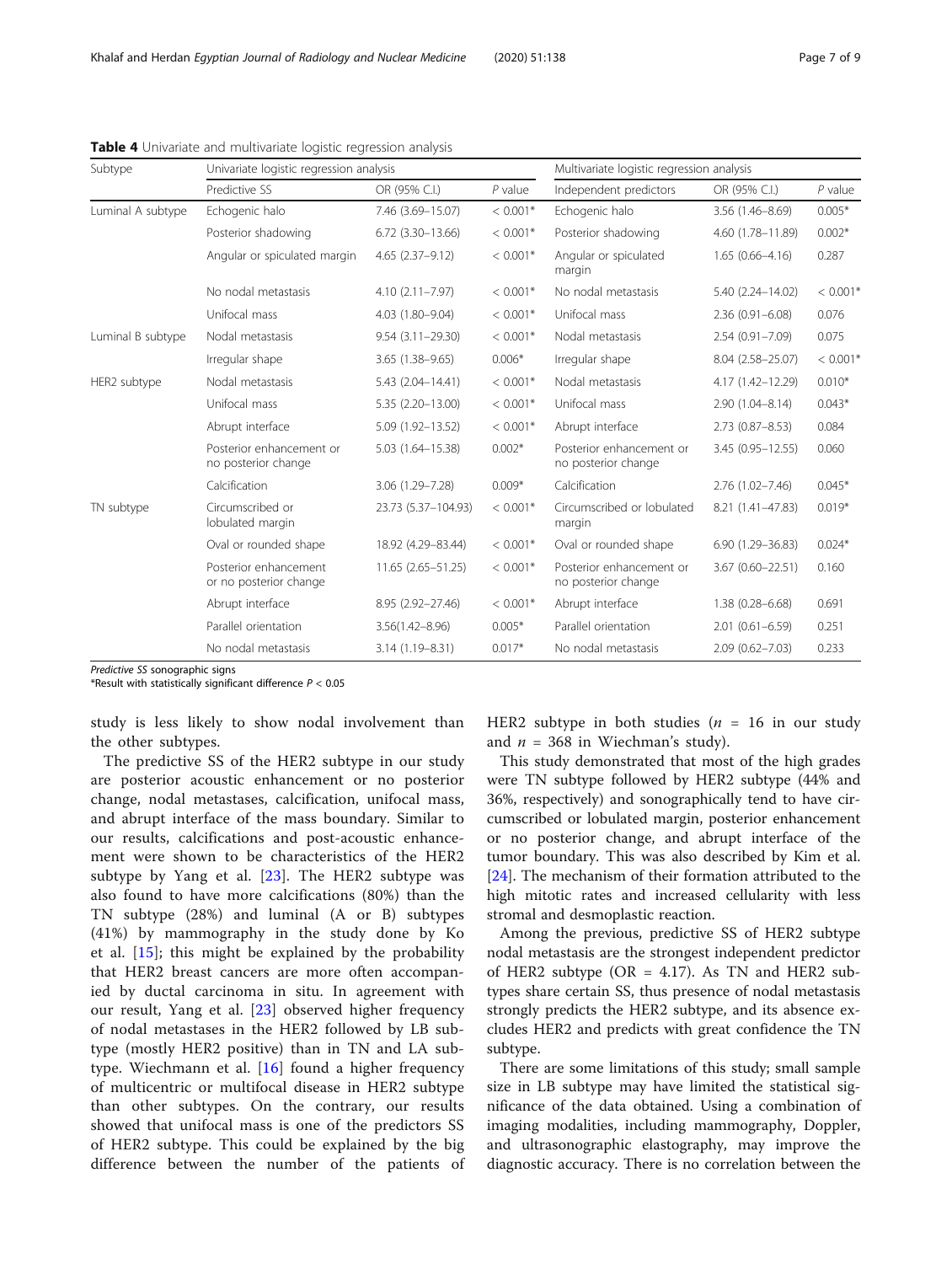<span id="page-7-0"></span>presence of ductal carcinoma in situ and the molecular subtypes.

#### Conclusions

Ultrasonographic imaging features, including the tumor shape, margin, boundary, posterior features, multiplicity, orientation, and calcification, are significant predictive sonographic signs of different molecular subtypes. Nodal metastasis is the strongest independent predictor for the HER2 when present and for LA when absent. So nodal status used as a tool in differentiating between each two subtypes has to some extent similar sonographic features; accordingly, it can differentiate firstly between LA and LB subtypes and secondly, between HER2 and TN subtypes. So the sonographic features of the mass and the LN status can expand the scope of the ultrasound in predicting with confidence the molecular subtypes of the breast cancer that are currently beyond the scope of ultrasound BI-RADS. We recommended correlating the BIRADS Ultrasound lexicon with each molecular subtype aiming to change the description of each category of the BIRADS and put the LN status as a separate item in each category of the BIRADS.

#### Abbreviations

SS: Sonographic signs; IDC: Invasive ductal breast cancer; LA: Luminal A; LB: Luminal B; HER2: Human epidermal growth factor receptor; TN: Triple negative; ER: Estrogen receptor; PR: Progesterone receptor; US: Ultrasound; HR: Hormonal receptor; OR: Odds ratio; CI: Confidence interval; BIRADS-US: Breast Imaging Reporting and Data System Ultrasound; ACR: American College of Radiology; FISH: Fluorescence in situ hybridization

#### Acknowledgements

This research did not receive any specific grant from funding agencies in the public, commercial, or not for the profit sectors.

#### Guarantor

The scientific guarantor of this publication is Dr. Lamiaa M.R Khalaf.

#### Authors' contributions

Corresponding author: LMRK. Dr. Lamiaa was responsible for the study design, revision and interpretation of the sonographic images for all the patients who enrolled in this study, analysis and interpretation of the data, statistical analysis, editing, drafting and submission of the manuscript, and guarantor of integrity of the entire study. Co-author: RAH was responsible for diagnosis of all the pathological specimen after surgery or biopsy and writing the pathological part of the manuscript. All authors have approved and read the manuscript.

#### Funding

The authors state that this work has not received any funding.

#### Availability of data and materials

The datasets used and/or analyzed during the current study are available from the corresponding author on reasonable request.

#### Competing interest

The authors whose names are listed on the title page and shared in the Manuscript entitled "Role of Ultrasound in predicting the molecular subtypes of Invasive Breast Ductal Carcinoma," certified that they have no affiliations with or involvement in any organization or entity with any financial interest (such as honoraria, educational grants, participation in speakers, membership, employment, consultancies, stock ownership, or other equity interest; and expert testimony; or patent-licensing arrangements) or non-financial interest

(such as personal or professional relationships, affiliations, knowledge, or beliefs) in the subject matter or materials discussed in this manuscript.

#### Ethics approval and consent to participate

This prospective study was approved by the Research Ethics Committee of the Faculty of Medicine at Assiut University in Egypt (its number is 17100016). Written informed consent was obtained from each patient after receiving information about the details of the study.

#### Consent for publication

All patients included in this research gave written informed consent to publish the data contained within this study

#### Author details

<sup>1</sup> Diagnostic Radiology Department, South Egypt Cancer Institute, Assiut University, 8 El Mesak Street Branch of King Seti, Assiut 71111, Egypt. 2 Pathology Department, South Egypt Cancer Institute, Assiut University, Assiut 71111, Egypt.

#### Received: 16 June 2020 Accepted: 26 June 2020 Published online: 27 July 2020

#### References

- 1. Sung JS, Stamler S, Brooks J, Kaplan J, Huang T, Dershaw D, Lee CH, Morris EA, Comstock CE (2016) Breast cancers detected at screening MR imaging and mammography in patients at high risk: method of detection reflects tumor histopathologic results. Radiology 280(3):716–722
- 2. Trop I, LeBlanc SM, David J, Lalonde L, Tran-Thanh D, Labelle M, El Khoury MM (2014) Molecular classification of infiltrating breast cancer: toward personalized therapy. Radiographics 34(5):1178–1195
- 3. Boisserie-Lacroix M, MacGrogan G, Debled M, Ferron S, Asad-Syed M, McKelvie-Sebileau P, Mathoulin-Pelissier S, Brouste V, Hurtevent-Labrot G (2013) Triple-negative breast cancers: associations between imaging and pathological findings for triple-negative tumors compared with hormone receptor-positive/human epidermal growth factor receptor-2-negative breast cancers. Oncologist 18(7):802–811
- 4. Li Z, Tian J, Wang X, Wang W, Wang Z, Zhang L, Jing H, Wu T (2016) Differences in multi-modal ultrasound imaging between triple negative and non-triple negative breast cancer. Ultrasound Med Biol 42(4):882–890
- 5. Boisserie-Lacroix M, Mac Grogan G, Debled M, Ferron S, Asad-Syed M, Brouste V, Mathoulin-Pelissier S, Hurtevent-Labrot G (2012) Radiological features of triple-negative breast cancers (73 cases). Diagn Interv Imaging 93(3):183–190
- 6. Choi YJ, Seong MH, Choi SH, Kook SH, Kwag HJ, Park YL, Park CH (2011) Ultrasound and clinicopathological characteristics of triple receptor-negative breast cancers. J Breast Cancer 14(2):119–123
- 7. Dogan BE, Gonzalez-Angulo AM, Gilcrease M, Dryden MJ, Yang WT (2010) Multimodality imaging of triple receptor-negative tumors with mammography, ultrasound, and MRI. AJR Am J Roentgenol 194:1160–1166
- 8. Kojima Y, Tsunoda H (2011) Mammography and ultrasound features of triple-negative breast cancer. Breast Cancer 18:146–151
- 9. Krizmanich-Conniff KM, Paramagual C, Patterson SK, Helvie MA, Roubidoux MA, Myles JD, Jiang K, Sabel M (2012) Triple receptor-negative breast cancer: imaging and clinical characteristics. AJR Am J Roentgenol 198:458–464
- 10. Wang Y, Ikeda DM, Narasimhan B, Lonqacre TA, Bleicher RJ, Pal S, Jackman RJ, Jeffrey SS (2008) Estrogen receptor-negative invasive breast cancer: Imaging features of tumors with and without human epidermal growth factor receptor type 2 overexpression. Radiology 246:367–375
- 11. Wojcinski S, Soliman AA, Schmidt J, Makowski L, Degenhardt F, Hillemanns P (2012) Sonographic features of triple-negative and non-triple-negative breast cancer. J Ultrasound Med 31(10):1531–1541
- 12. Zheng FY, Lu Q, Huang B, Yan LX, Wang X, Yuan W, Wang W (2017) Imaging features of automated breast volume scanner: correlation with molecular subtypes of breast cancer. Eur J Radiol 86:267–275
- 13. Zhang L, Li J, Xiao Y, Cui H, Du G, Wang Y, Li Z, Wu T, Li X, Tian J (2015) Identifying ultrasound and clinical features of breast cancer molecular subtypes by ensemble decision. Sci Rep 5:11085
- 14. Kim EK, Ko KH, Oh KK, Kwak JY, You JK, Kim MJ, Park BW (2008) Clinical application of the BI-RADS final assessment to breast sonography in conjunction with mammography. AJR Am J Roentgenol 190:1209–1215